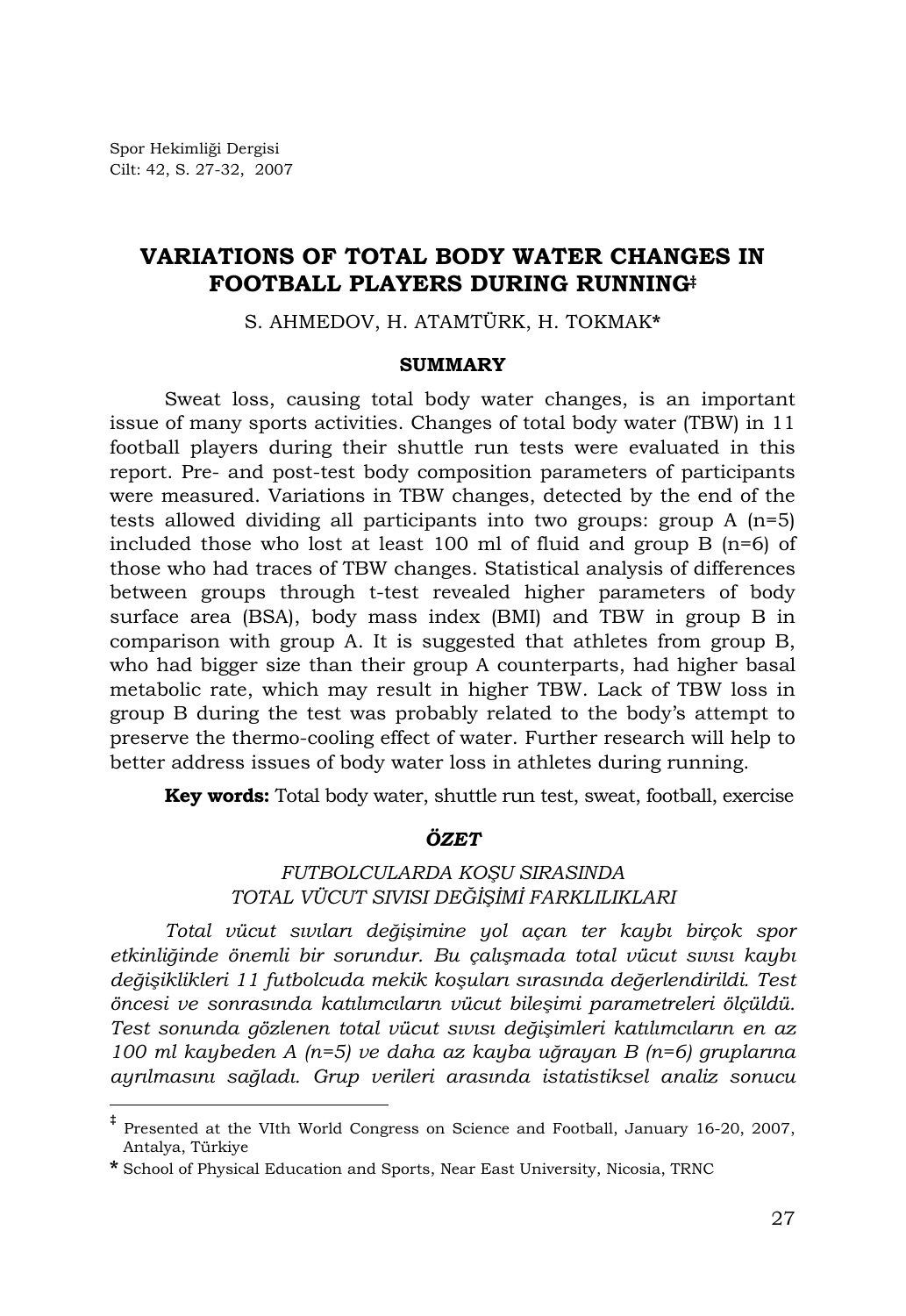*grup B'nin daha yüksek vücut yüzey alanı, vücut kitle endeksi ve total vücut ağırlığı değerlerine sahip olduğunu ortaya koydu. Bu durum, daha büyük vücut ölçülerindeki grup B üyelerinin daha yüksek bazal metabolizma ve total vücut sıvısı değerlerine sahip olduklarını düşündürdü. Grup B'de total vücut sıvı kaybı yoksunluğu muhtemelen vücudun suyun soğutucu etkisini sakınma girişimiyle ilişkiliydi. İleri düzeydeki çalışmalar koşu sırasında sporcularda total vücut sıvısı kaybı konusunu daha iyi açıklamaya yardımcı olacaktır.* 

*Anahtar sözcükler: Total vücut sıvısı, mekik koşusu testi, ter, futbol, egzersiz* 

## **INTRODUCTION**

Running is a frequent action in many sports activities. Although sweat loss is a necessary reaction of heat regulation in athletes during physical activity, excessive loss leads to fatigue and decreased running performance, and the need for adequate water intake is established (4). Although the effects of different factors like clothing, fitness level, exercise intensity and environmental conditions on sweat rate during running was admitted by previous research, some data indicated variations of body water loss between athletes even under identical exercise and environmental conditions (9).

On the other hand, the association between heat regulation and body size and body composition has been observed since the 1950s, when Bernstein and colleagues (1) characterized surface area as an important and reliable parameter in studies about heat production and heat loss in the general population. Similar anthropometric data for health assessment (6) allows suggesting that body size and composition can play a role in body water loss differences in athletes during running. The present study was undertaken to test the hypothesis that body size and body water content is a strong determinant of body water loss in athletes during running.

### **MATERIAL AND METHODS**

This study measured body size and body composition before and following endurance tests in 11 randomly selected football players from 1<sup>st</sup> and 2<sup>nd</sup> Football Leagues of North Cyprus. The average age of athletes was  $21.1 \pm 3.6$  years old, and their average sports experience was  $9.6 \pm 3.2$  years. The revised form (8) of the 20-meter shuttle run test (SRT) by Leger and Lambert (7), including progressive intensity was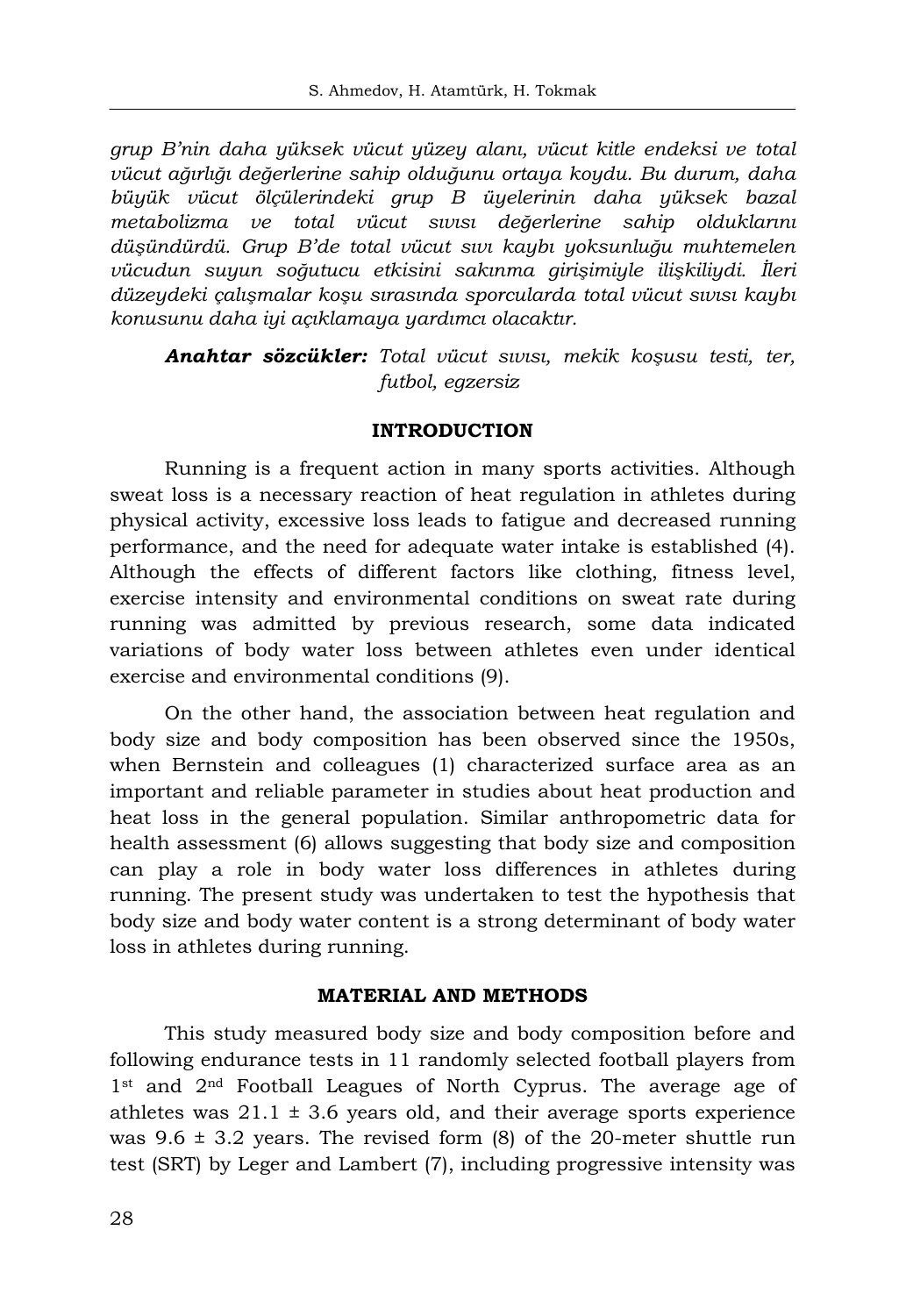adapted as the endurance test protocol. Tests and measurements were carried out at the indoor Sports Centre of the School of Physical Education and Sports, Near East University, Nicosia, in May 2005.

Pre- and post-test measures included (i) body weight and total body water assessments made by bio-impedance-based weight scale, (ii) body fat content assessment made by skinfold calliper according to the Jakson-Pollak method (5), and core temperature assessment made by Gentle Temp 510 Omron digital thermometer. Sweat loss was evaluated from changes in total body water following the SRTs. Body height was measured by means of a stadiometer. Use of heart rate monitors (Polar Inc.) during SRTs allowed assessing caloric expenditure. All participants were asked to avoid heavy eating and stop drinking 6 h before their tests. Temperature, moisture and atmospheric pressure of the Sports Centre were continuously measured by an aneroid device through the tests. Results were statistically analyzed with an Excel program.

#### **RESULTS**

The 11 footballers who participated in the study completed the SRT in 9.1  $\pm$  0.9 min on the average, displaying a VO<sub>2</sub>max value of 44.6 ± 3.6 ml/min/kg. Core temperature of athletes did not change significantly through the test (36.74  $\pm$  0.33 °C vs. 36.75  $\pm$  0.52 °C for pre- and post-tests respectively, p>0.05), however body water changes differed among them.

| Parameter                      | Group A         | Group B            |
|--------------------------------|-----------------|--------------------|
| BSA, m <sup>2</sup>            | $1.76 \pm 0.06$ | $1.94 \pm 0.17*$   |
| BMI, $\text{kg}/\text{m}^2$    | $21.8 \pm 0.9$  | $23.8 \pm 2.6$     |
| Weight, pre-test, kg           | $64.7 \pm 3.5$  | $76.3 \pm 11.2$    |
| Weight, post-test, kg          | $63.6 \pm 3.3$  | $75.3 \pm 11.2$ *† |
| Total body water, pre-test, 1  | $36.2 \pm 1.9$  | $43.0 \pm 6.2^*$   |
| Total body water, post-test, 1 | $35.9 \pm 1.9$  | $42.9 \pm 6.4$ *†  |

**Table 1.** Body composition parameters in athlete groups.

BSA: body surface area, BMI: body mass index

 \*: p<0.05 between groups; †: p<0.05 between groups for pre-/post-test changes

Total body water (TBW) loss has been calculated from water content differences between pre- and post-test results. Variations in body water loss in sportsmen allowed dividing them into two groups. Those who had  $\geq 100$  ml of body water loss by the end of the test formed group A  $(n=5)$ , and those who had less than 100 ml of body water decrease, were included in group B (n=6). The above mentioned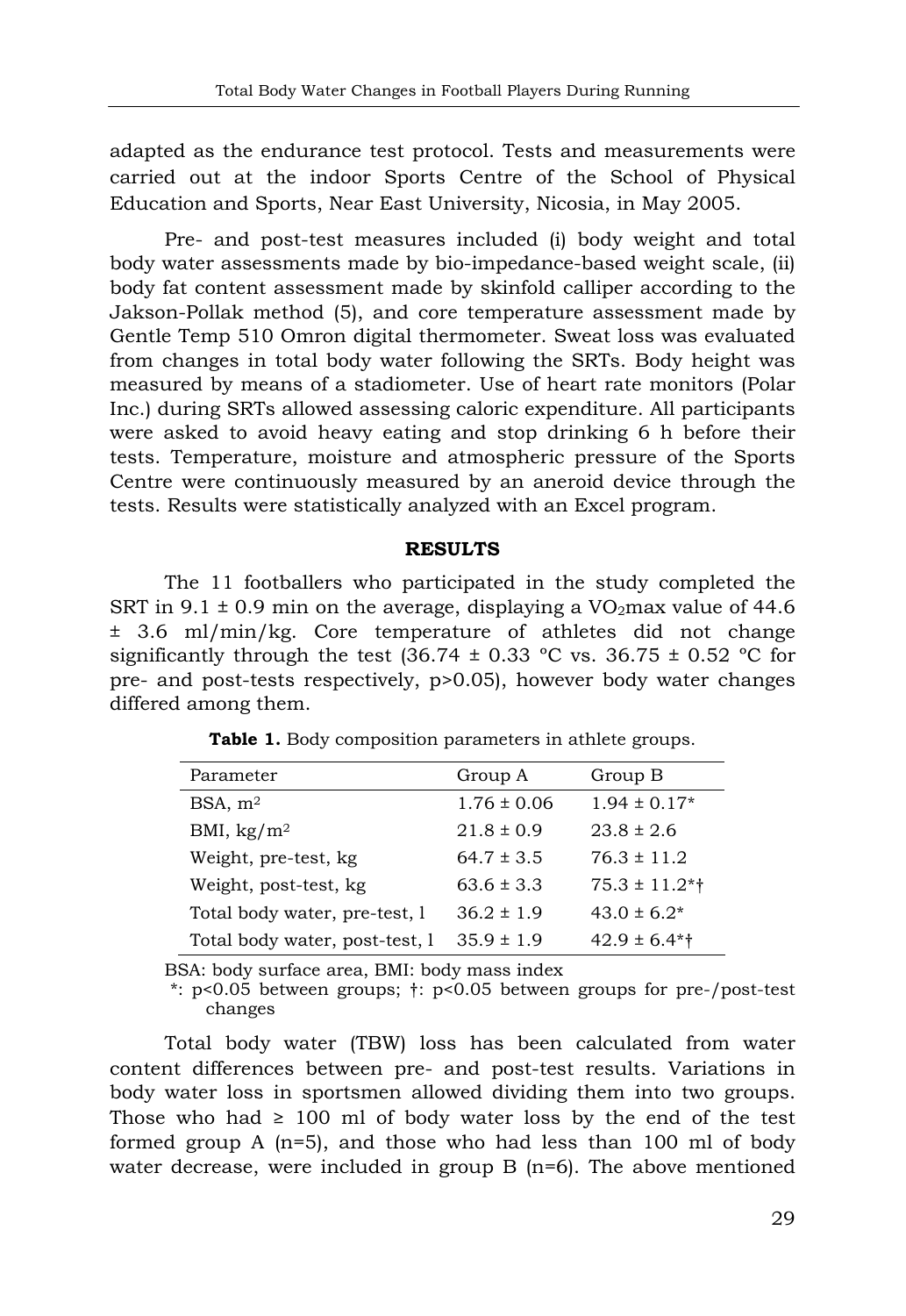criterion was adopted from Guyton  $(4)$ . Mean  $\pm$  standard deviations of body composition parameters of both groups along with their corresponding t-test results are presented in Table 1 and Figure 1.



**Figure 1.** Differences in body weight and total body water in groups A and B ( $p<0.05$ ).

Statistical analysis of results revealed higher scores for body composition parameters in group B in comparison with group A. In spite of higher body water content in group B before the SRT, players from this group had lower water loss during their tests  $(0.08 \pm 0.17)$ litres of water in group B versus  $0.19 \pm 0.03$  litres of water in group A). On the other hand, there were no statistically significant differences in groups related to body fat content  $(8.7 \pm 3.3\%)$  in group A and  $9.8 \pm 4.6\%$ in group B, p>0.05) and core temperature values at the end of the test  $(36.8 \pm 0.5 \degree C \text{ in group A and } 36.8 \pm 0.6 \degree C \text{ in group B, p>0.05}).$ 

#### **DISCUSSION**

Body compositions presented in this report were obtained by the bioelectrical impedance analysis technique, reliability and validity of which is established  $(2,3)$ . The similar levels of experienced running intensity and comfortable environmental conditions allowed athletes feel similar rates of sweating, and amount of TBW loss. However, those who had higher anthropometric parameter scores and higher water content lost less water in comparison with those who had lower values for BSA and TBW (See Table 1 and Fig. 1).

It is suggested that sportsmen from group B had higher basal metabolic rate in comparison with group A, and as result of this possible higher basal metabolism, they had higher TBW. Lack of TBW loss in group B during the shuttle run test is probably related to the body's attempt to preserve the thermo-cooling effect of water.